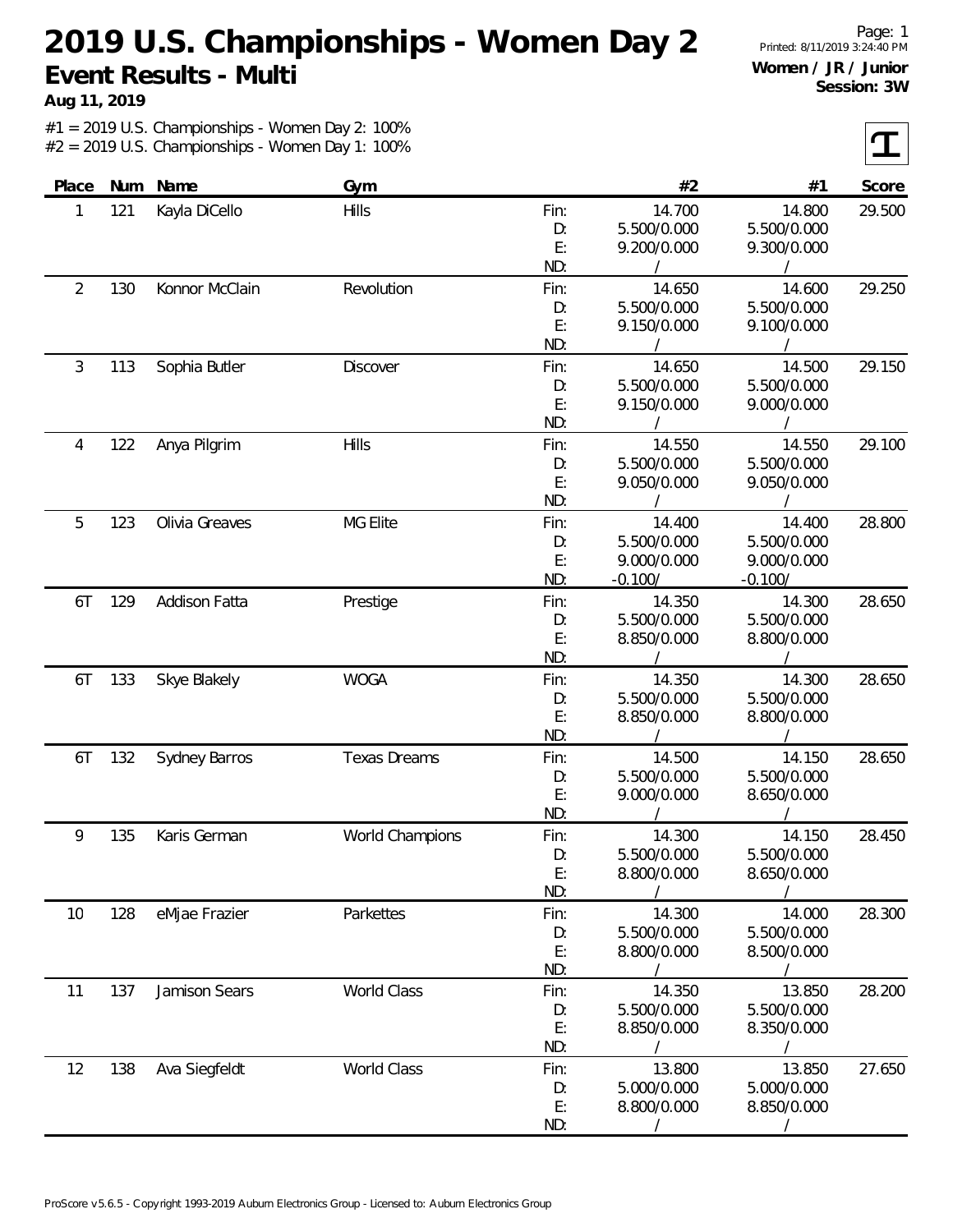**Aug 11, 2019**

Page: 2 Printed: 8/11/2019 3:24:40 PM **Women / JR / Junior Session: 3W**

 $\tau$ 

| Place | Num | Name                  | Gym                       |      | #2          | #1          | Score  |
|-------|-----|-----------------------|---------------------------|------|-------------|-------------|--------|
| 13    | 134 | Ciena Alipio          | West Valley               | Fin: | 13.700      | 13.900      | 27.600 |
|       |     |                       |                           | D:   | 5.000/0.000 | 5.000/0.000 |        |
|       |     |                       |                           | E:   | 8.700/0.000 | 8.900/0.000 |        |
|       |     |                       |                           | ND:  |             |             |        |
| 14    | 120 | Kailin Chio           | Gymcats                   | Fin: | 13.650      | 13.800      | 27.450 |
|       |     |                       |                           | D:   | 5.000/0.000 | 5.000/0.000 |        |
|       |     |                       |                           | E:   | 8.650/0.000 | 8.800/0.000 |        |
|       |     |                       |                           | ND:  |             |             |        |
| 15    | 118 | Ella Zirbes           | Flips Gym LLC             | Fin: | 13.700      | 13.700      | 27.400 |
|       |     |                       |                           | D:   | 5.000/0.000 | 5.000/0.000 |        |
|       |     |                       |                           | E:   | 8.700/0.000 | 8.700/0.000 |        |
|       |     |                       |                           | ND:  |             |             |        |
| 16    | 125 | Katelyn Rosen         | Mavericks                 | Fin: | 13.400      | 13.600      | 27.000 |
|       |     |                       |                           | D:   | 5.000/0.000 | 5.000/0.000 |        |
|       |     |                       |                           | E:   | 8.400/0.000 | 8.600/0.000 |        |
|       |     |                       |                           | ND:  |             |             |        |
| 17    | 136 | Zoe Miller            | World Champions           | Fin: | 13.600      | 13.250      | 26.850 |
|       |     |                       |                           | D:   | 4.600/0.000 | 4.600/0.000 |        |
|       |     |                       |                           | E:   | 9.000/0.000 | 8.650/0.000 |        |
|       |     |                       |                           | ND:  |             |             |        |
| 18    | 126 | Lyden Saltness        | Midwest Gymnastics        | Fin: | 13.000      | 13.650      | 26.650 |
|       |     |                       |                           | D:   | 4.600/0.000 | 5.500/0.000 |        |
|       |     |                       |                           | E:   | 8.400/0.000 | 8.150/0.000 |        |
|       |     |                       |                           | ND:  |             |             |        |
| 19    | 115 | Kaylen Morgan         | <b>Everest Gymnastics</b> | Fin: | 13.100      | 13.350      | 26.450 |
|       |     |                       |                           | D:   | 4.600/0.000 | 4.600/0.000 |        |
|       |     |                       |                           | E:   | 8.600/0.000 | 8.750/0.000 |        |
|       |     |                       |                           | ND:  | $-0.100/$   |             |        |
| 20    | 124 | Ariel Posen           | MG Elite                  | Fin: | 13.150      | 13.250      | 26.400 |
|       |     |                       |                           | D:   | 4.600/0.000 | 4.600/0.000 |        |
|       |     |                       |                           | E:   | 8.650/0.000 | 8.650/0.000 |        |
|       |     |                       |                           | ND:  | $-0.100/$   |             |        |
| 21T   | 112 | <b>Lilly Lippeatt</b> | Cincinnati Gym            | Fin: | 13.050      | 13.250      | 26.300 |
|       |     |                       |                           | D:   | 4.600/0.000 | 4.600/0.000 |        |
|       |     |                       |                           | E:   | 8.450/0.000 | 8.650/0.000 |        |
|       |     |                       |                           | ND:  |             |             |        |
| 21T   | 119 | Mya Witte             | Genie's                   | Fin: | 13.250      | 13.050      | 26.300 |
|       |     |                       |                           | D:   | 4.600/0.000 | 4.600/0.000 |        |
|       |     |                       |                           | E:   | 8.650/0.000 | 8.450/0.000 |        |
|       |     |                       |                           | ND:  |             |             |        |
| 23T   | 117 | <b>Sydney Morris</b>  | <b>First State</b>        | Fin: | 13.100      | 13.100      | 26.200 |
|       |     |                       |                           | D:   | 4.600/0.000 | 4.600/0.000 |        |
|       |     |                       |                           | E:   | 8.500/0.000 | 8.500/0.000 |        |
|       |     |                       |                           | ND:  |             |             |        |
| 23T   | 131 | Sophie Parenti        | San Mateo                 | Fin: | 13.050      | 13.150      | 26.200 |
|       |     |                       |                           | D:   | 4.600/0.000 | 4.600/0.000 |        |
|       |     |                       |                           | E:   | 8.450/0.000 | 8.550/0.000 |        |
|       |     |                       |                           | ND:  |             |             |        |
|       |     |                       |                           |      |             |             |        |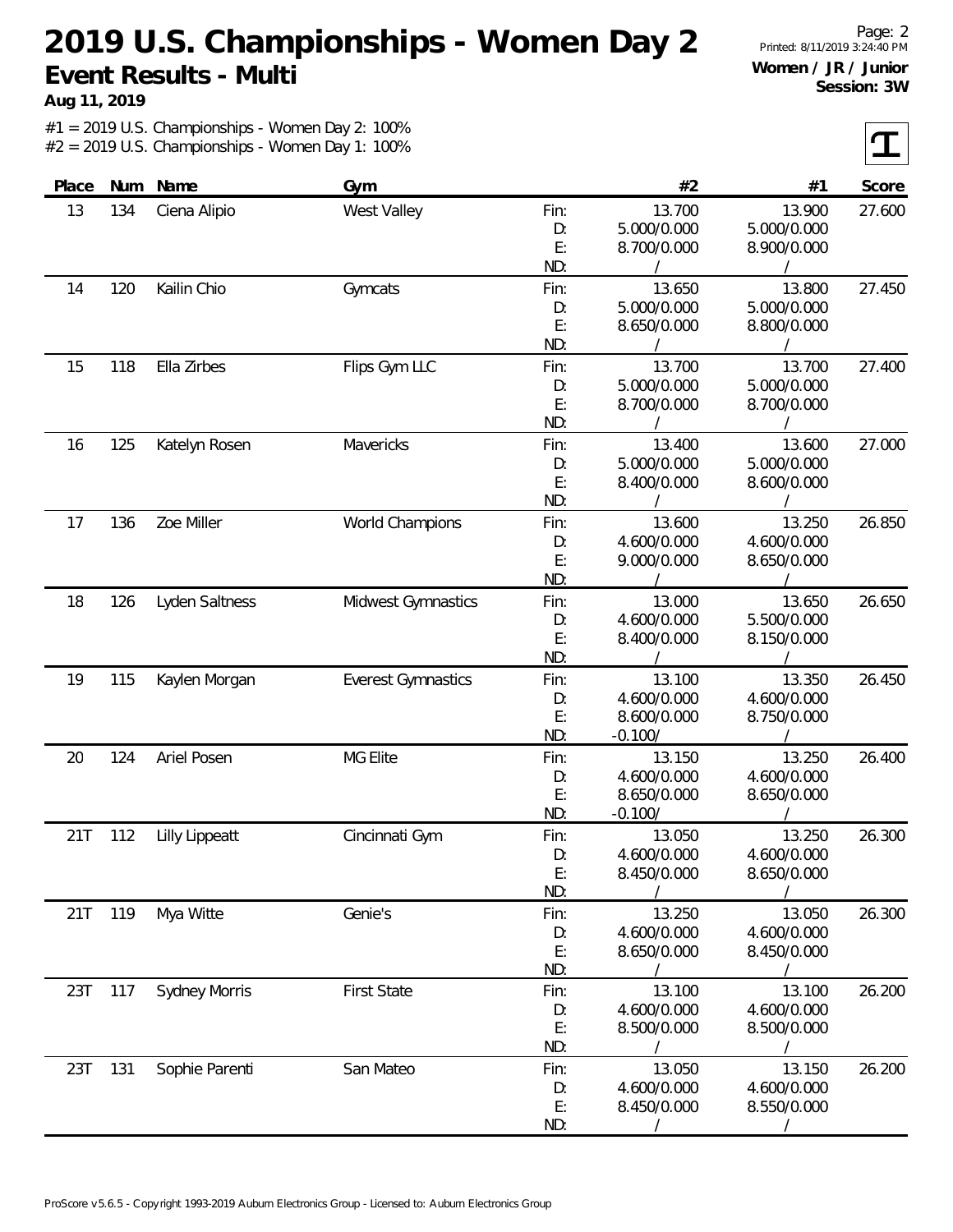**Aug 11, 2019**

Page: 3 Printed: 8/11/2019 3:24:40 PM **Women / JR / Junior Session: 3W**

| Place | <b>Num</b> | Name               | Gym                       |      | #2          | #1          | Score  |
|-------|------------|--------------------|---------------------------|------|-------------|-------------|--------|
| 25    | 127        | Levi Jung-Ruivivar | Paramount Elite           | Fin: | 12.900      | 13.050      | 25.950 |
|       |            |                    |                           | D:   | 4.600/0.000 | 4.600/0.000 |        |
|       |            |                    |                           | E:   | 8.300/0.000 | 8.450/0.000 |        |
|       |            |                    |                           | ND:  |             |             |        |
| 26T   | 111        | Sienna Robinson    | Browns LV                 | Fin: | 12.750      | 13.150      | 25.900 |
|       |            |                    |                           | D:   | 4.600/0.000 | 4.600/0.000 |        |
|       |            |                    |                           | E:   | 8.150/0.000 | 8.550/0.000 |        |
|       |            |                    |                           | ND:  |             |             |        |
| 26T   | 116        | Love Birt          | <b>First State</b>        | Fin: | 12.900      | 13.000      | 25.900 |
|       |            |                    |                           | D:   | 4.600/0.000 | 4.600/0.000 |        |
|       |            |                    |                           | E:   | 8.300/0.000 | 8.400/0.000 |        |
|       |            |                    |                           | ND:  |             |             |        |
| 28    | 114        | Lauren Little      | <b>Everest Gymnastics</b> | Fin: | 12.900      | 12.750      | 25.650 |
|       |            |                    |                           | D:   | 4.200/0.000 | 4.200/0.000 |        |
|       |            |                    |                           | E:   | 8.700/0.000 | 8.550/0.000 |        |
|       |            |                    |                           | ND:  |             |             |        |
| 29    | 110        | Nola Matthews      | Airborne                  | Fin: | 12.700      | 12.850      | 25.550 |
|       |            |                    |                           | D:   | 4.600/0.000 | 4.600/0.000 |        |
|       |            |                    |                           | E:   | 8.100/0.000 | 8.250/0.000 |        |
|       |            |                    |                           | ND:  |             |             |        |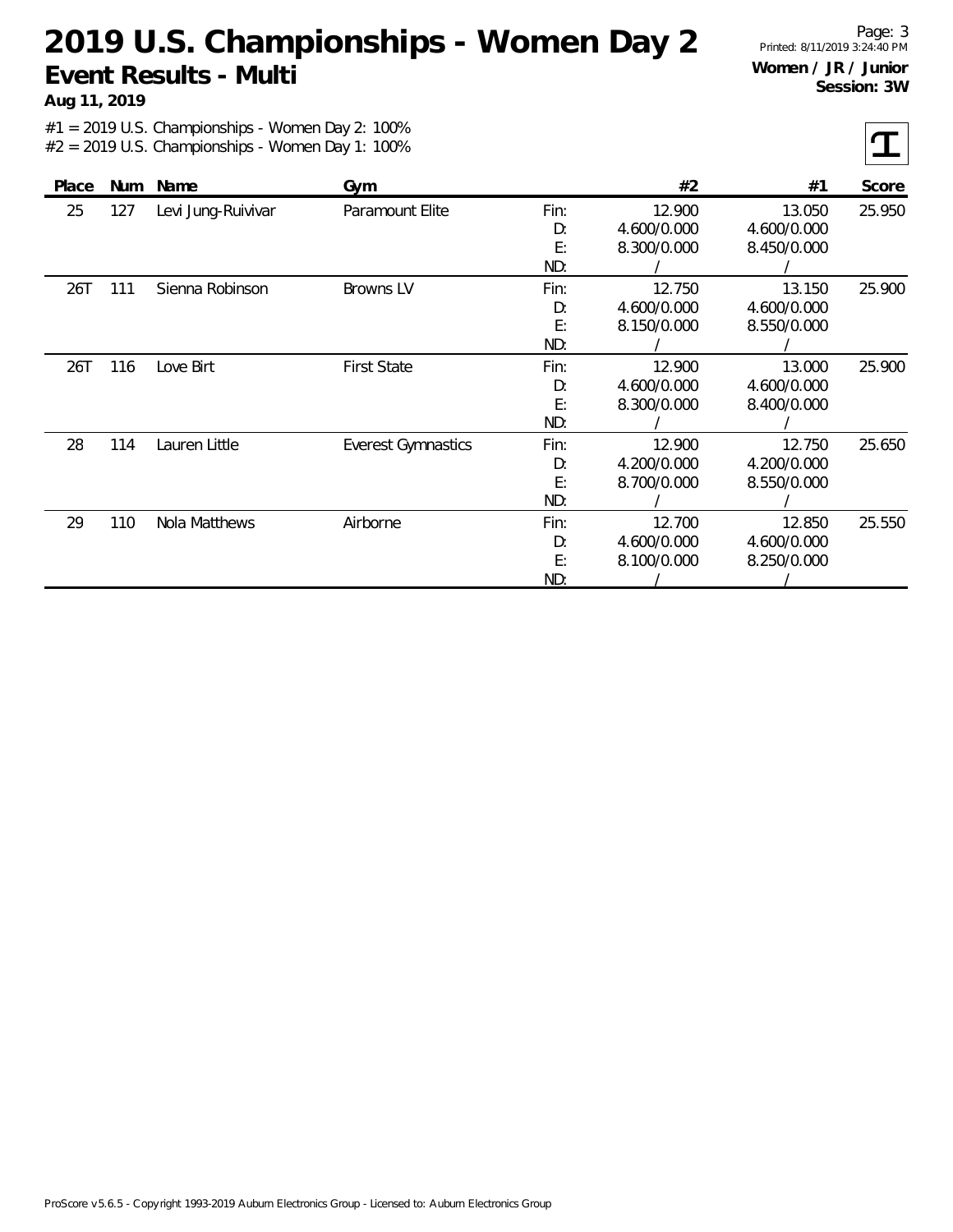**Aug 11, 2019**

Page: 1 Printed: 8/11/2019 3:24:42 PM **Women / JR / Junior Session: 3W**

| Place          | Num | Name                  | Gym                       |      | #2     | #1     | Score  |
|----------------|-----|-----------------------|---------------------------|------|--------|--------|--------|
| 1              | 123 | Olivia Greaves        | <b>MG Elite</b>           | Fin: | 14.450 | 14.500 | 28.950 |
|                |     |                       |                           | D:   | 5.900  | 5.900  |        |
|                |     |                       |                           | E:   | 8.550  | 8.600  |        |
|                |     |                       |                           | ND:  |        |        |        |
| $\overline{2}$ | 130 | Konnor McClain        | Revolution                | Fin: | 14.300 | 14.100 | 28.400 |
|                |     |                       |                           | D:   | 5.700  | 5.500  |        |
|                |     |                       |                           | E:   | 8.600  | 8.600  |        |
|                |     |                       |                           | ND:  |        |        |        |
| 3T             | 132 | Sydney Barros         | <b>Texas Dreams</b>       | Fin: | 13.850 | 13.850 | 27.700 |
|                |     |                       |                           | D:   | 5.400  | 5.400  |        |
|                |     |                       |                           | E:   | 8.450  | 8.450  |        |
|                |     |                       |                           | ND:  |        |        |        |
| 3T             | 121 | Kayla DiCello         | Hills                     | Fin: | 13.700 | 14.000 | 27.700 |
|                |     |                       |                           | D:   | 5.300  | 5.400  |        |
|                |     |                       |                           | E:   | 8.400  | 8.600  |        |
|                |     |                       |                           | ND:  |        |        |        |
| 5              | 112 | <b>Lilly Lippeatt</b> | Cincinnati Gym            | Fin: | 13.550 | 13.600 | 27.150 |
|                |     |                       |                           | D:   | 5.500  | 5.600  |        |
|                |     |                       |                           | E:   | 8.050  | 8.000  |        |
|                |     |                       |                           | ND:  |        |        |        |
| 6              | 117 | <b>Sydney Morris</b>  | <b>First State</b>        | Fin: | 13.350 | 13.350 | 26.700 |
|                |     |                       |                           | D:   | 5.300  | 5.300  |        |
|                |     |                       |                           | E:   | 8.050  | 8.050  |        |
|                |     |                       |                           | ND:  |        |        |        |
| 7              | 114 | Lauren Little         | <b>Everest Gymnastics</b> | Fin: | 13.250 | 13.150 | 26.400 |
|                |     |                       |                           | D:   | 5.300  | 5.200  |        |
|                |     |                       |                           | E:   | 7.950  | 7.950  |        |
|                |     |                       |                           | ND:  |        |        |        |
| 8              | 133 | Skye Blakely          | <b>WOGA</b>               | Fin: | 12.500 | 13.850 | 26.350 |
|                |     |                       |                           | D:   | 5.300  | 5.500  |        |
|                |     |                       |                           | E:   | 7.200  | 8.350  |        |
|                |     |                       |                           | ND:  |        |        |        |
| 9              | 129 | <b>Addison Fatta</b>  | Prestige                  | Fin: | 13.200 | 13.000 | 26.200 |
|                |     |                       |                           | D:   | 5.200  | 5.200  |        |
|                |     |                       |                           | E:   | 8.000  | 7.800  |        |
|                |     |                       |                           | ND:  |        |        |        |
| 10             | 134 | Ciena Alipio          | West Valley               | Fin: | 13.150 | 13.000 | 26.150 |
|                |     |                       |                           | D:   | 5.400  | 5.400  |        |
|                |     |                       |                           | E:   | 7.750  | 7.600  |        |
|                |     |                       |                           | ND:  |        |        |        |
| 11             | 122 | Anya Pilgrim          | Hills                     | Fin: | 13.000 | 12.950 | 25.950 |
|                |     |                       |                           | D:   | 5.200  | 5.200  |        |
|                |     |                       |                           | E:   | 7.800  | 7.750  |        |
|                |     |                       |                           | ND:  |        |        |        |
| 12T            | 113 | Sophia Butler         | Discover                  | Fin: | 13.100 | 12.600 | 25.700 |
|                |     |                       |                           | D:   | 5.300  | 5.500  |        |
|                |     |                       |                           | E:   | 7.800  | 7.100  |        |
|                |     |                       |                           | ND:  |        |        |        |
|                |     |                       |                           |      |        |        |        |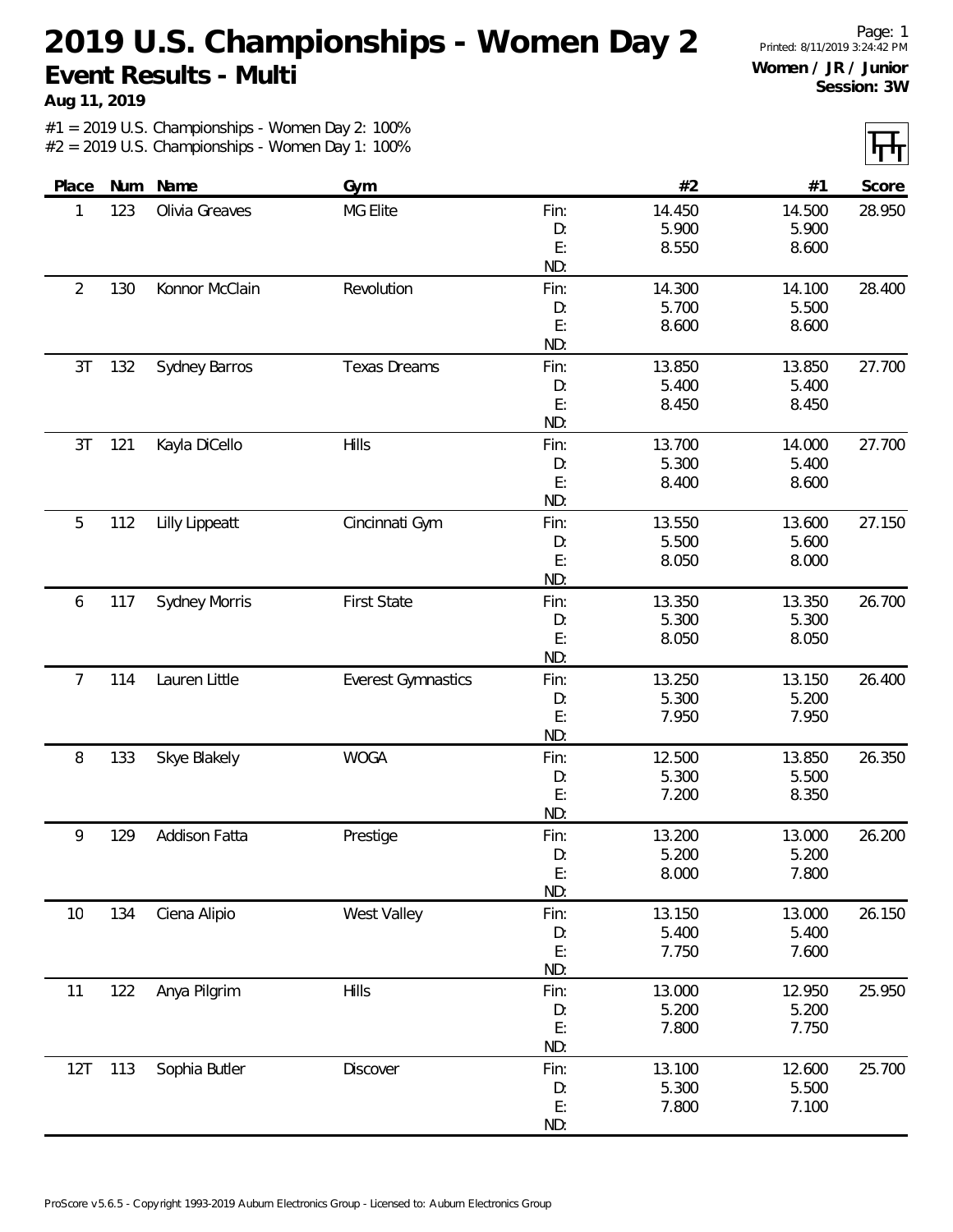**Aug 11, 2019**

Page: 2 Printed: 8/11/2019 3:24:42 PM **Women / JR / Junior Session: 3W**

| Place | Num | Name               | Gym                       |      | #2     | #1     | Score  |
|-------|-----|--------------------|---------------------------|------|--------|--------|--------|
| 12T   | 115 | Kaylen Morgan      | <b>Everest Gymnastics</b> | Fin: | 12.800 | 12.900 | 25.700 |
|       |     |                    |                           | D:   | 5.100  | 5.100  |        |
|       |     |                    |                           | E:   | 7.700  | 7.800  |        |
|       |     |                    |                           | ND:  |        |        |        |
| 14    | 116 | Love Birt          | <b>First State</b>        | Fin: | 12.950 | 12.600 | 25.550 |
|       |     |                    |                           | D:   | 4.900  | 4.900  |        |
|       |     |                    |                           | E:   | 8.050  | 7.700  |        |
|       |     |                    |                           | ND:  |        |        |        |
| 15    | 120 | Kailin Chio        | Gymcats                   | Fin: | 12.600 | 12.900 | 25.500 |
|       |     |                    |                           | D:   | 4.900  | 4.800  |        |
|       |     |                    |                           | E:   | 7.700  | 8.100  |        |
|       |     |                    |                           | ND:  |        |        |        |
| 16    | 136 | Zoe Miller         | World Champions           | Fin: | 13.500 | 11.750 | 25.250 |
|       |     |                    |                           | D:   | 5.700  | 5.600  |        |
|       |     |                    |                           | E:   | 7.800  | 6.150  |        |
|       |     |                    |                           | ND:  |        |        |        |
| 17    | 110 | Nola Matthews      | Airborne                  | Fin: | 12.500 | 12.450 | 24.950 |
|       |     |                    |                           | D:   | 4.800  | 4.800  |        |
|       |     |                    |                           | E:   | 7.700  | 7.650  |        |
|       |     |                    |                           | ND:  |        |        |        |
| 18    | 128 | eMjae Frazier      | Parkettes                 | Fin: | 13.050 | 11.850 | 24.900 |
|       |     |                    |                           | D:   | 5.400  | 5.200  |        |
|       |     |                    |                           | E:   | 7.650  | 6.650  |        |
|       |     |                    |                           | ND:  |        |        |        |
| 19    | 118 | Ella Zirbes        | Flips Gym LLC             | Fin: | 11.850 | 12.850 | 24.700 |
|       |     |                    |                           | D:   | 4.700  | 4.700  |        |
|       |     |                    |                           | E:   | 7.150  | 8.150  |        |
|       |     |                    |                           | ND:  |        |        |        |
| 20    | 111 | Sienna Robinson    | Browns LV                 | Fin: | 12.550 | 11.900 | 24.450 |
|       |     |                    |                           | D:   | 4.700  | 4.700  |        |
|       |     |                    |                           | E:   | 7.850  | 7.200  |        |
|       |     |                    |                           | ND:  |        |        |        |
| 21    | 127 | Levi Jung-Ruivivar | Paramount Elite           | Fin: | 12.250 | 12.100 | 24.350 |
|       |     |                    |                           | D:   | 5.400  | 5.400  |        |
|       |     |                    |                           | E:   | 6.850  | 6.700  |        |
|       |     |                    |                           | ND:  |        |        |        |
| 22    | 138 | Ava Siegfeldt      | World Class               | Fin: | 11.900 | 12.150 | 24.050 |
|       |     |                    |                           | D:   | 5.200  | 5.200  |        |
|       |     |                    |                           | E:   | 6.700  | 6.950  |        |
|       |     |                    |                           | ND:  |        |        |        |
| 23    | 125 | Katelyn Rosen      | Mavericks                 | Fin: | 11.800 | 11.850 | 23.650 |
|       |     |                    |                           | D:   | 4.600  | 4.500  |        |
|       |     |                    |                           | E:   | 7.200  | 7.350  |        |
|       |     |                    |                           | ND:  |        |        |        |
| 24    | 137 | Jamison Sears      | World Class               | Fin: | 11.450 | 12.000 | 23.450 |
|       |     |                    |                           | D:   | 4.600  | 4.700  |        |
|       |     |                    |                           | E:   | 6.850  | 7.300  |        |
|       |     |                    |                           | ND:  |        |        |        |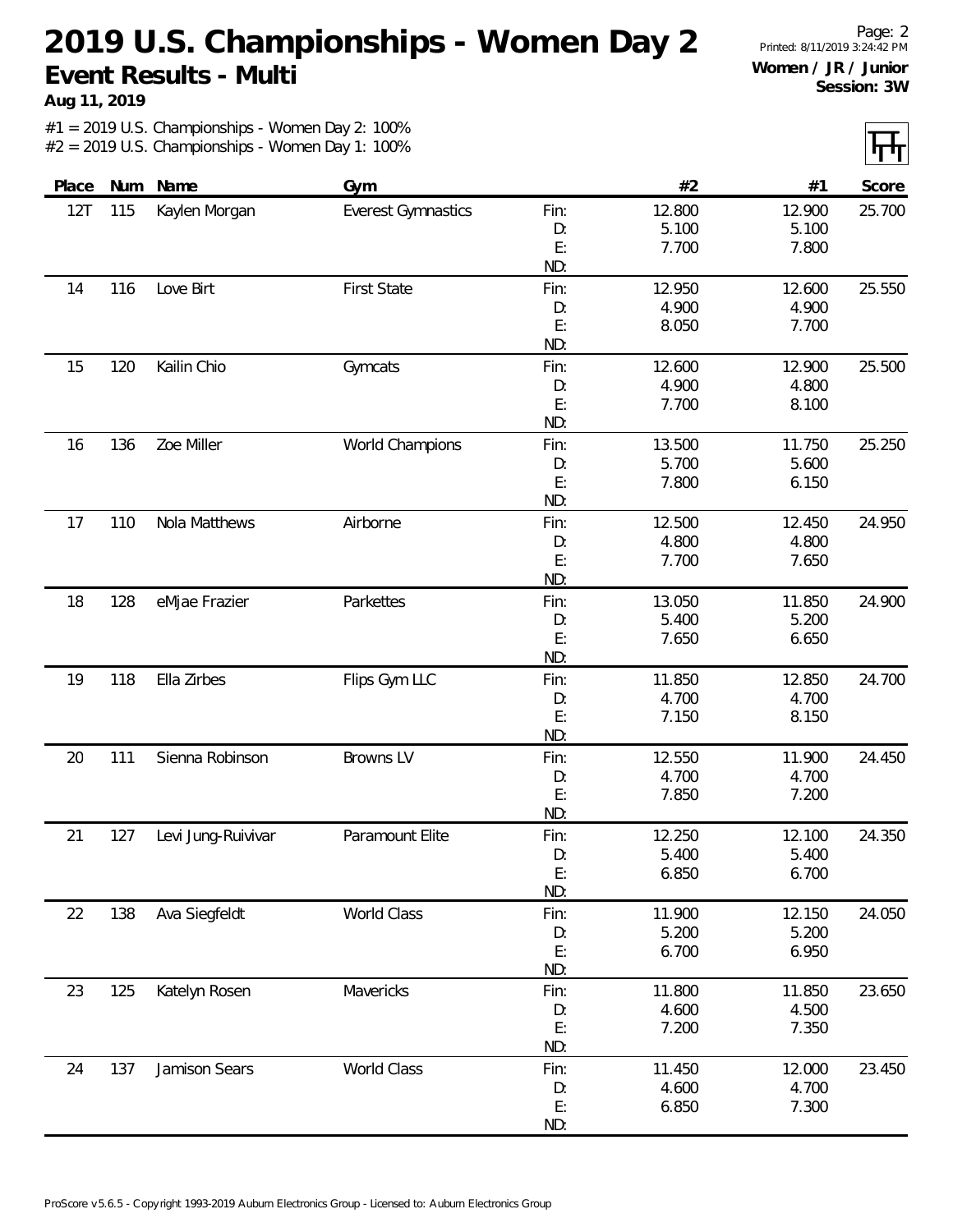**Aug 11, 2019**

Page: 3 Printed: 8/11/2019 3:24:42 PM **Women / JR / Junior Session: 3W**

IT.

|       |     |                |                    |                         |                          |                          | .      |
|-------|-----|----------------|--------------------|-------------------------|--------------------------|--------------------------|--------|
| Place | Num | Name           | Gym                |                         | #2                       | #1                       | Score  |
| 25    | 135 | Karis German   | World Champions    | Fin:<br>D:<br>E:<br>ND: | 12.750<br>5.300<br>7.450 | 10.450<br>5.300<br>5.150 | 23.200 |
| 26T   | 124 | Ariel Posen    | <b>MG Elite</b>    | Fin:<br>D:<br>E:<br>ND: | 10.450<br>4.900<br>5.550 | 12.500<br>5.000<br>7.500 | 22.950 |
| 26T   | 131 | Sophie Parenti | San Mateo          | Fin:<br>D:<br>E:<br>ND: | 11.200<br>4.700<br>6.500 | 11.750<br>4.800<br>6.950 | 22.950 |
| 28    | 126 | Lyden Saltness | Midwest Gymnastics | Fin:<br>D:<br>E:<br>ND: | 12.850<br>5.300<br>7.550 | 9.900<br>4.600<br>5.300  | 22.750 |
| 29    | 119 | Mya Witte      | Genie's            | Fin:<br>D:<br>E:<br>ND: | 12.000<br>4.600<br>7.400 | 8.800<br>3.800<br>5.000  | 20.800 |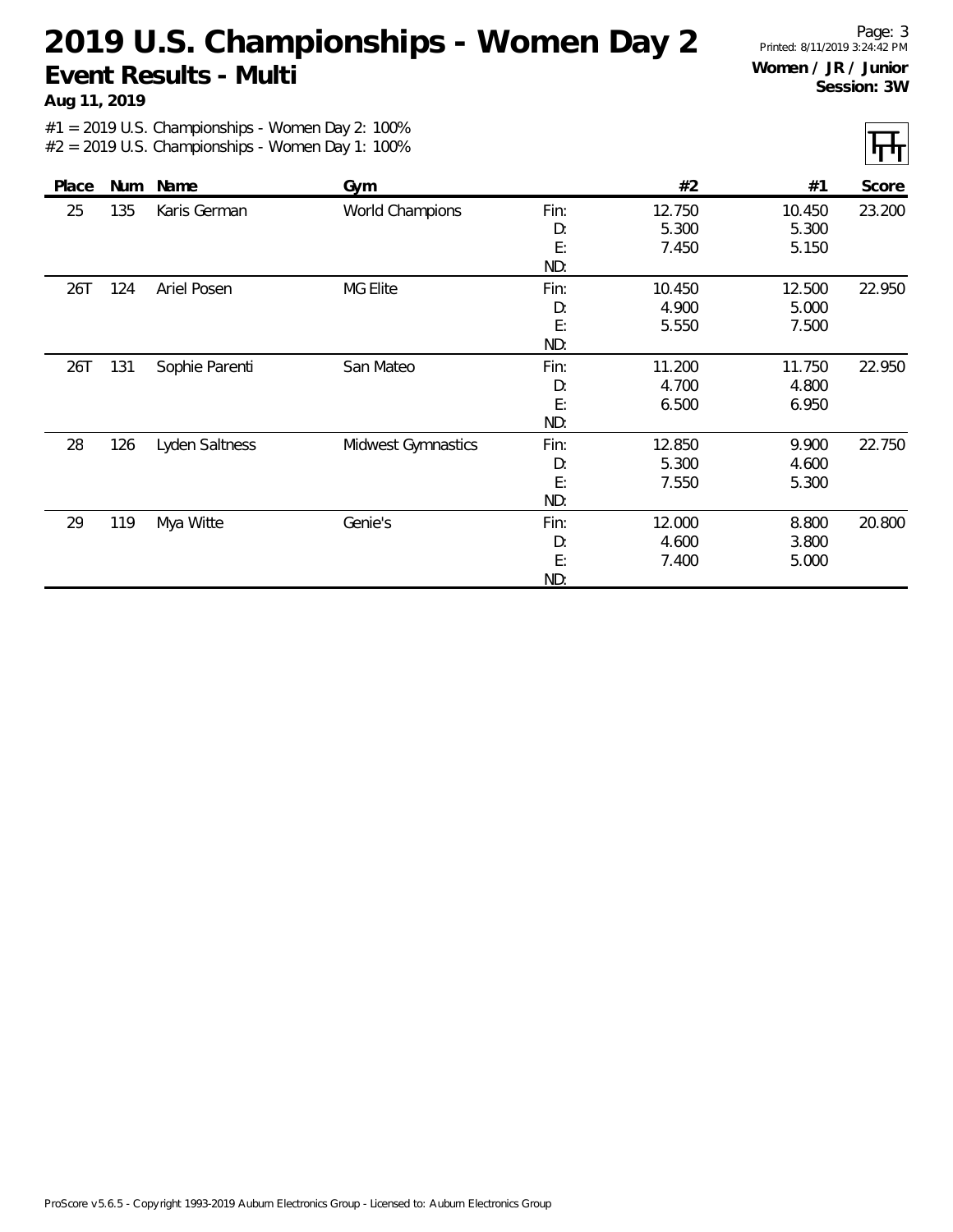**Aug 11, 2019**

Page: 1 Printed: 8/11/2019 3:24:44 PM **Women / JR / Junior Session: 3W**

| Place | Num | Name                  | Gym                 |           | #2     | #1     | Score  |
|-------|-----|-----------------------|---------------------|-----------|--------|--------|--------|
| 1     | 130 | Konnor McClain        | Revolution          | Fin:      | 14.300 | 14.200 | 28.500 |
|       |     |                       |                     | D:        | 6.000  | 6.100  |        |
|       |     |                       |                     | E:        | 8.300  | 8.100  |        |
|       |     |                       |                     | ND:       |        |        |        |
| 2T    | 133 | Skye Blakely          | <b>WOGA</b>         | Fin:      | 14.100 | 13.700 | 27.800 |
|       |     |                       |                     | D:        | 5.900  | 5.500  |        |
|       |     |                       |                     | E:        | 8.200  | 8.200  |        |
|       |     |                       |                     | ND:       |        |        |        |
| 2T    | 134 | Ciena Alipio          | West Valley         | Fin:      | 13.450 | 14.350 | 27.800 |
|       |     |                       |                     | D:        | 5.900  | 6.000  |        |
|       |     |                       |                     | E:        | 7.550  | 8.350  |        |
|       |     |                       |                     | ND:       |        |        |        |
| 4     | 121 | Kayla DiCello         | <b>Hills</b>        | Fin:      | 13.900 | 13.800 | 27.700 |
|       |     |                       |                     | D:        | 5.800  | 5.800  |        |
|       |     |                       |                     | E:        | 8.100  | 8.000  |        |
|       |     |                       |                     | ND:       |        |        |        |
| 5     | 119 | Mya Witte             | Genie's             | Fin:      | 12.900 | 14.050 | 26.950 |
|       |     |                       |                     | D:        | 5.700  | 5.900  |        |
|       |     |                       |                     | E:        | 7.200  | 8.150  |        |
|       |     |                       |                     | ND:       |        |        |        |
| 6     | 128 | eMjae Frazier         | Parkettes           | Fin:      | 13.050 | 13.650 | 26.700 |
|       |     |                       |                     |           | 5.200  | 5.600  |        |
|       |     |                       |                     | D:<br>E:  | 7.850  |        |        |
|       |     |                       |                     | ND:       |        | 8.050  |        |
| 7     | 124 | Ariel Posen           | MG Elite            | Fin:      | 13.250 | 13.200 | 26.450 |
|       |     |                       |                     | D:        | 5.100  | 5.100  |        |
|       |     |                       |                     | E:        | 8.150  | 8.100  |        |
|       |     |                       |                     | ND:       |        |        |        |
| 8     | 138 | Ava Siegfeldt         | World Class         | Fin:      | 13.300 | 13.100 | 26.400 |
|       |     |                       |                     | D:        | 5.100  | 5.000  |        |
|       |     |                       |                     | E:        | 8.200  | 8.100  |        |
|       |     |                       |                     | ND:       |        |        |        |
| 9     | 132 | Sydney Barros         | <b>Texas Dreams</b> | Fin:      | 13.400 | 12.850 | 26.250 |
|       |     |                       |                     | D:        | 5.600  | 5.500  |        |
|       |     |                       |                     | E:        | 7.800  | 7.350  |        |
|       |     |                       |                     | ND:       |        |        |        |
|       |     |                       |                     |           |        |        | 26.150 |
| 10T   | 112 | <b>Lilly Lippeatt</b> | Cincinnati Gym      | Fin:      | 12.850 | 13.300 |        |
|       |     |                       |                     | D:        | 5.000  | 5.200  |        |
|       |     |                       |                     | E:<br>ND: | 7.850  | 8.100  |        |
|       |     | Olivia Greaves        | MG Elite            |           | 13.200 | 12.950 |        |
| 10T   | 123 |                       |                     | Fin:      |        |        | 26.150 |
|       |     |                       |                     | D:        | 5.000  | 5.100  |        |
|       |     |                       |                     | E:        | 8.200  | 7.850  |        |
|       |     |                       |                     | ND:       |        |        |        |
| 12    | 122 | Anya Pilgrim          | Hills               | Fin:      | 13.000 | 13.050 | 26.050 |
|       |     |                       |                     | D:        | 5.000  | 5.000  |        |
|       |     |                       |                     | E:        | 8.000  | 8.050  |        |
|       |     |                       |                     | ND:       |        |        |        |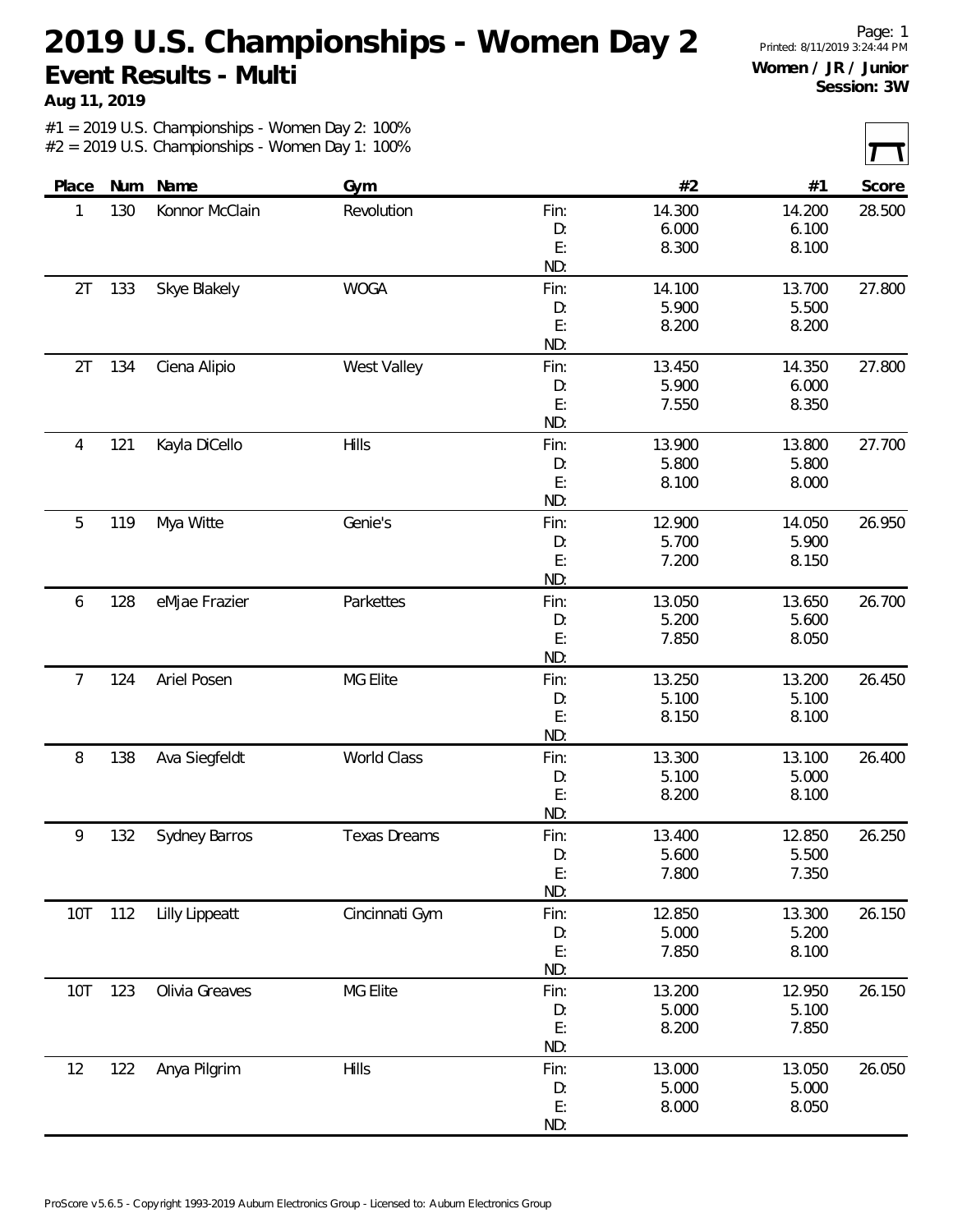**Aug 11, 2019**

Page: 2 Printed: 8/11/2019 3:24:44 PM **Women / JR / Junior Session: 3W**

| Place      | Num | Name                 | Gym                       |      | #2     | #1       | Score  |
|------------|-----|----------------------|---------------------------|------|--------|----------|--------|
| 13         | 125 | Katelyn Rosen        | Mavericks                 | Fin: | 13.300 | 12.550   | 25.850 |
|            |     |                      |                           | D:   | 5.200  | 4.900    |        |
|            |     |                      |                           | E:   | 8.100  | 7.750    |        |
|            |     |                      |                           | ND:  |        | $-0.100$ |        |
| 14         | 110 | Nola Matthews        | Airborne                  | Fin: | 12.400 | 13.150   | 25.550 |
|            |     |                      |                           | D:   | 4.800  | 4.800    |        |
|            |     |                      |                           | E:   | 7.600  | 8.350    |        |
|            |     |                      |                           | ND:  |        |          |        |
| 15         | 116 | Love Birt            | <b>First State</b>        | Fin: | 12.950 | 12.550   | 25.500 |
|            |     |                      |                           | D:   | 4.900  | 4.900    |        |
|            |     |                      |                           | E:   | 8.050  | 7.650    |        |
|            |     |                      |                           | ND:  |        |          |        |
| 16T        | 135 | Karis German         | World Champions           | Fin: | 12.750 | 12.700   | 25.450 |
|            |     |                      |                           | D:   | 5.300  | 5.300    |        |
|            |     |                      |                           | E:   | 7.450  | 7.400    |        |
|            |     |                      |                           | ND:  |        |          |        |
| 16T        | 136 | Zoe Miller           | World Champions           | Fin: | 12.800 | 12.650   | 25.450 |
|            |     |                      |                           | D:   | 5.100  | 4.900    |        |
|            |     |                      |                           | E:   | 7.700  | 7.750    |        |
|            |     |                      |                           | ND:  |        |          |        |
| 18         | 117 | <b>Sydney Morris</b> | <b>First State</b>        | Fin: | 12.250 | 13.150   | 25.400 |
|            |     |                      |                           | D:   | 5.300  | 5.300    |        |
|            |     |                      |                           | E:   | 6.950  | 7.850    |        |
|            |     |                      |                           | ND:  |        |          |        |
| <b>19T</b> | 126 | Lyden Saltness       | Midwest Gymnastics        | Fin: | 12.350 | 12.950   | 25.300 |
|            |     |                      |                           | D:   | 5.500  | 5.500    |        |
|            |     |                      |                           | E:   | 6.850  | 7.450    |        |
|            |     |                      |                           | ND:  |        |          |        |
| <b>19T</b> | 120 | Kailin Chio          | Gymcats                   | Fin: | 12.900 | 12.400   | 25.300 |
|            |     |                      |                           | D:   | 5.300  | 4.800    |        |
|            |     |                      |                           | E:   | 7.600  | 7.600    |        |
|            |     |                      |                           | ND:  |        |          |        |
| 21         | 113 | Sophia Butler        | <b>Discover</b>           | Fin: | 12.100 | 13.050   | 25.150 |
|            |     |                      |                           | D:   | 4.800  | 4.900    |        |
|            |     |                      |                           | E:   | 7.300  | 8.050    |        |
|            |     |                      |                           | ND:  |        | 0.100    |        |
| 22         | 114 | Lauren Little        | <b>Everest Gymnastics</b> | Fin: | 12.150 | 12.950   | 25.100 |
|            |     |                      |                           | D:   | 4.400  | 5.200    |        |
|            |     |                      |                           | E:   | 7.750  | 7.750    |        |
|            |     |                      |                           | ND:  |        |          |        |
| 23         | 137 | Jamison Sears        | World Class               | Fin: | 11.850 | 12.650   | 24.500 |
|            |     |                      |                           | D:   | 5.100  | 5.200    |        |
|            |     |                      |                           | E:   | 6.750  | 7.450    |        |
|            |     |                      |                           | ND:  |        |          |        |
| 24         | 111 | Sienna Robinson      | Browns LV                 | Fin: | 12.350 | 12.000   | 24.350 |
|            |     |                      |                           | D:   | 4.800  | 4.800    |        |
|            |     |                      |                           | E:   | 7.550  | 7.200    |        |
|            |     |                      |                           | ND:  |        |          |        |
|            |     |                      |                           |      |        |          |        |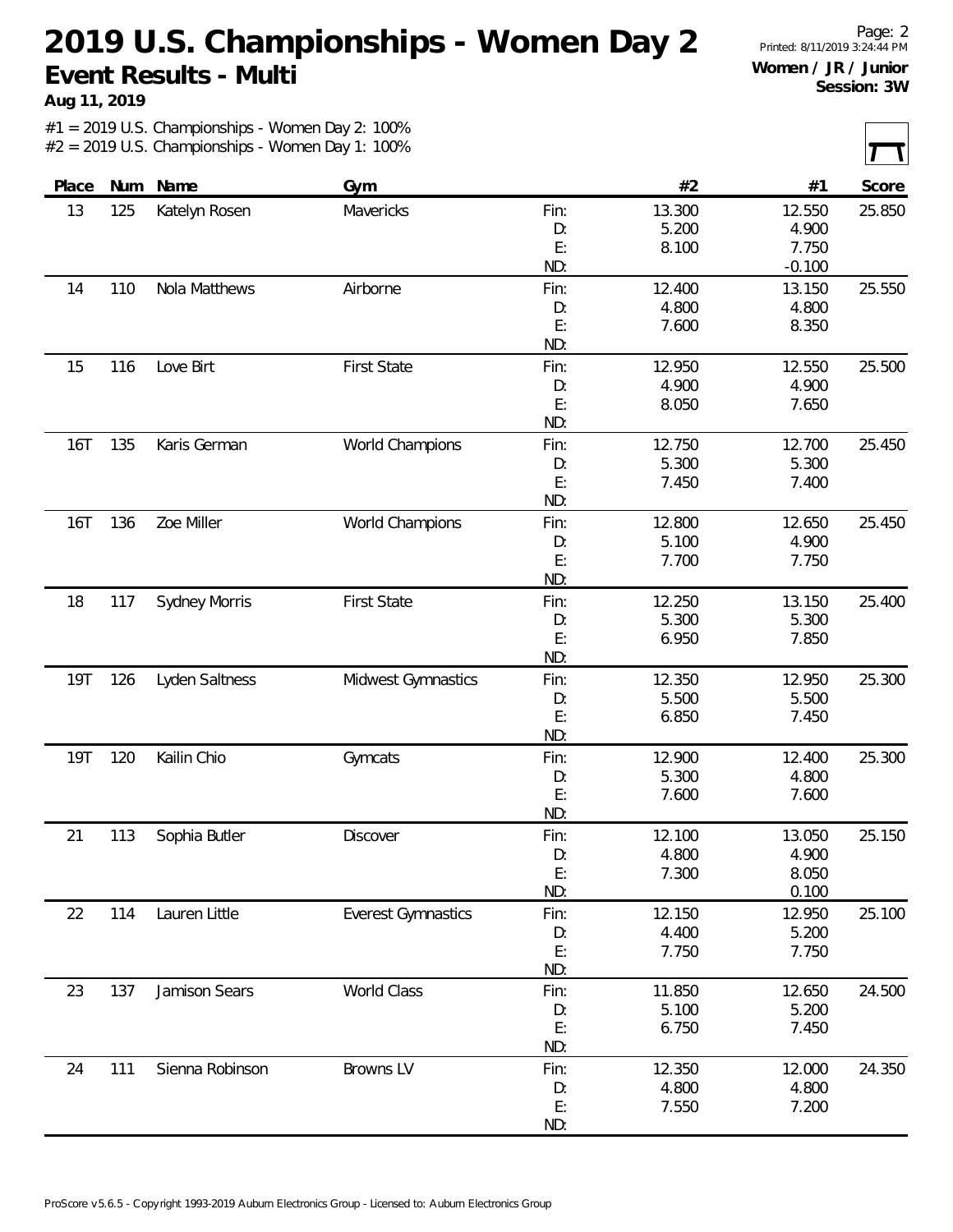**Aug 11, 2019**

Page: 3 Printed: 8/11/2019 3:24:44 PM **Women / JR / Junior Session: 3W**

|       |     |                    |                           |                         |                                      |                          | ட<br>$\mathbf{r}$ |
|-------|-----|--------------------|---------------------------|-------------------------|--------------------------------------|--------------------------|-------------------|
| Place | Num | Name               | Gym                       |                         | #2                                   | #1                       | Score             |
| 25    | 127 | Levi Jung-Ruivivar | Paramount Elite           | Fin:<br>D:<br>E:<br>ND: | 12.100<br>4.800<br>7.300             | 11.950<br>4.400<br>7.550 | 24.050            |
| 26    | 131 | Sophie Parenti     | San Mateo                 | Fin:<br>D:<br>E:<br>ND: | 10.950<br>4.100<br>6.850             | 13.000<br>4.800<br>8.200 | 23.950            |
| 27    | 129 | Addison Fatta      | Prestige                  | Fin:<br>D:<br>E:<br>ND: | 10.950<br>4.300<br>6.650             | 12.800<br>4.800<br>8.000 | 23.750            |
| 28    | 118 | Ella Zirbes        | Flips Gym LLC             | Fin:<br>D:<br>E:<br>ND: | 11.900<br>4.700<br>7.200             | 11.050<br>4.600<br>6.450 | 22.950            |
| 29    | 115 | Kaylen Morgan      | <b>Everest Gymnastics</b> | Fin:<br>D:<br>E:<br>ND: | 11.650<br>4.700<br>7.050<br>$-0.100$ | 10.700<br>5.300<br>5.400 | 22.350            |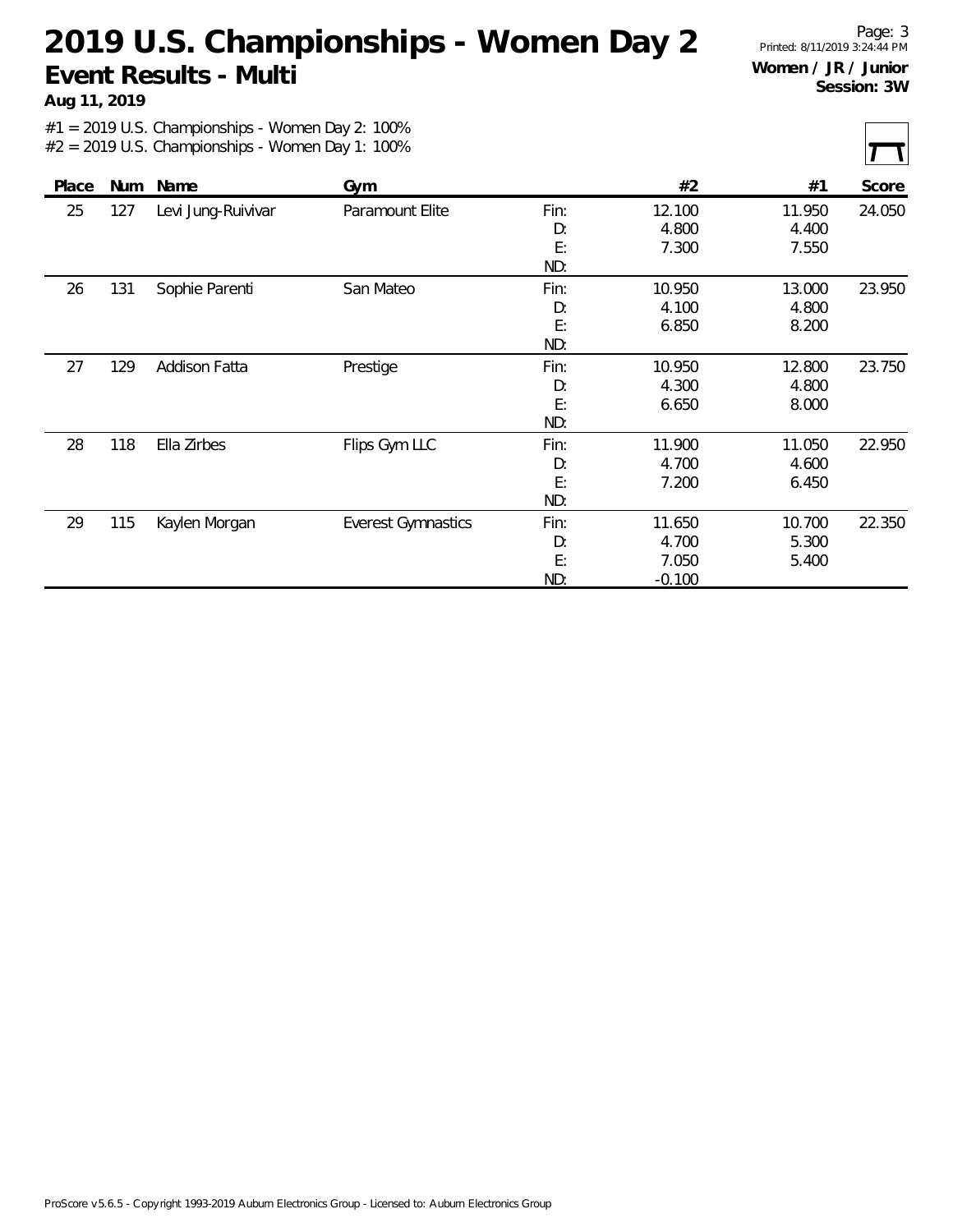**Aug 11, 2019**

Page: 1 Printed: 8/11/2019 3:24:45 PM **Women / JR / Junior Session: 3W**

| Place          | Num | Name                 | Gym                       |      | #2     | #1       | Score  |
|----------------|-----|----------------------|---------------------------|------|--------|----------|--------|
| 1              | 121 | Kayla DiCello        | <b>Hills</b>              | Fin: | 13.700 | 14.100   | 27.800 |
|                |     |                      |                           | D:   | 5.600  | 5.700    |        |
|                |     |                      |                           | E:   | 8.100  | 8.400    |        |
|                |     |                      |                           | ND:  |        |          |        |
| $\overline{2}$ | 132 | Sydney Barros        | <b>Texas Dreams</b>       | Fin: | 13.500 | 13.700   | 27.200 |
|                |     |                      |                           | D:   | 5.300  | 5.300    |        |
|                |     |                      |                           | E:   | 8.200  | 8.400    |        |
|                |     |                      |                           | ND:  |        |          |        |
| 3              | 133 | Skye Blakely         | <b>WOGA</b>               | Fin: | 13.650 | 13.400   | 27.050 |
|                |     |                      |                           | D:   | 5.300  | 5.300    |        |
|                |     |                      |                           | E:   | 8.350  | 8.200    |        |
|                |     |                      |                           | ND:  |        | $-0.100$ |        |
| 4              | 123 | Olivia Greaves       | MG Elite                  | Fin: | 13.650 | 13.300   | 26.950 |
|                |     |                      |                           | D:   | 5.200  | 5.100    |        |
|                |     |                      |                           | E:   | 8.450  | 8.200    |        |
|                |     |                      |                           | ND:  |        |          |        |
| 5              | 112 | Lilly Lippeatt       | Cincinnati Gym            | Fin: | 13.450 | 13.200   | 26.650 |
|                |     |                      |                           | D:   | 5.200  | 5.100    |        |
|                |     |                      |                           | E:   | 8.250  | 8.100    |        |
|                |     |                      |                           | ND:  |        |          |        |
| 6              | 130 | Konnor McClain       | Revolution                | Fin: | 13.250 | 13.200   | 26.450 |
|                |     |                      |                           | D:   | 5.000  | 5.000    |        |
|                |     |                      |                           | E:   | 8.250  | 8.200    |        |
|                |     |                      |                           | ND:  |        |          |        |
| 7              | 115 | Kaylen Morgan        | <b>Everest Gymnastics</b> | Fin: | 13.300 | 13.000   | 26.300 |
|                |     |                      |                           | D:   | 5.000  | 5.000    |        |
|                |     |                      |                           | E:   | 8.300  | 8.000    |        |
|                |     |                      |                           | ND:  |        |          |        |
| 8              | 128 | eMjae Frazier        | Parkettes                 | Fin: | 12.900 | 13.100   | 26.000 |
|                |     |                      |                           | D:   | 5.000  | 5.100    |        |
|                |     |                      |                           | E:   | 7.900  | 8.000    |        |
|                |     |                      |                           | ND:  |        |          |        |
| 9              | 122 | Anya Pilgrim         | <b>Hills</b>              | Fin: | 13.350 | 12.600   | 25.950 |
|                |     |                      |                           | D:   | 5.100  | 5.000    |        |
|                |     |                      |                           | E:   | 8.250  | 7.900    |        |
|                |     |                      |                           | ND:  |        | $-0.300$ |        |
| 10             | 137 | Jamison Sears        | World Class               | Fin: | 13.000 | 12.850   | 25.850 |
|                |     |                      |                           | D:   | 4.700  | 4.600    |        |
|                |     |                      |                           | E:   | 8.300  | 8.250    |        |
|                |     |                      |                           | ND:  |        |          |        |
| 11             | 134 | Ciena Alipio         | West Valley               | Fin: | 12.750 | 13.000   | 25.750 |
|                |     |                      |                           | D:   | 4.800  | 4.800    |        |
|                |     |                      |                           | E:   | 7.950  | 8.200    |        |
|                |     |                      |                           | ND:  |        |          |        |
| 12             | 117 | <b>Sydney Morris</b> | <b>First State</b>        | Fin: | 13.200 | 12.350   | 25.550 |
|                |     |                      |                           | D:   | 5.000  | 5.100    |        |
|                |     |                      |                           | E:   | 8.200  | 7.250    |        |
|                |     |                      |                           | ND:  |        |          |        |
|                |     |                      |                           |      |        |          |        |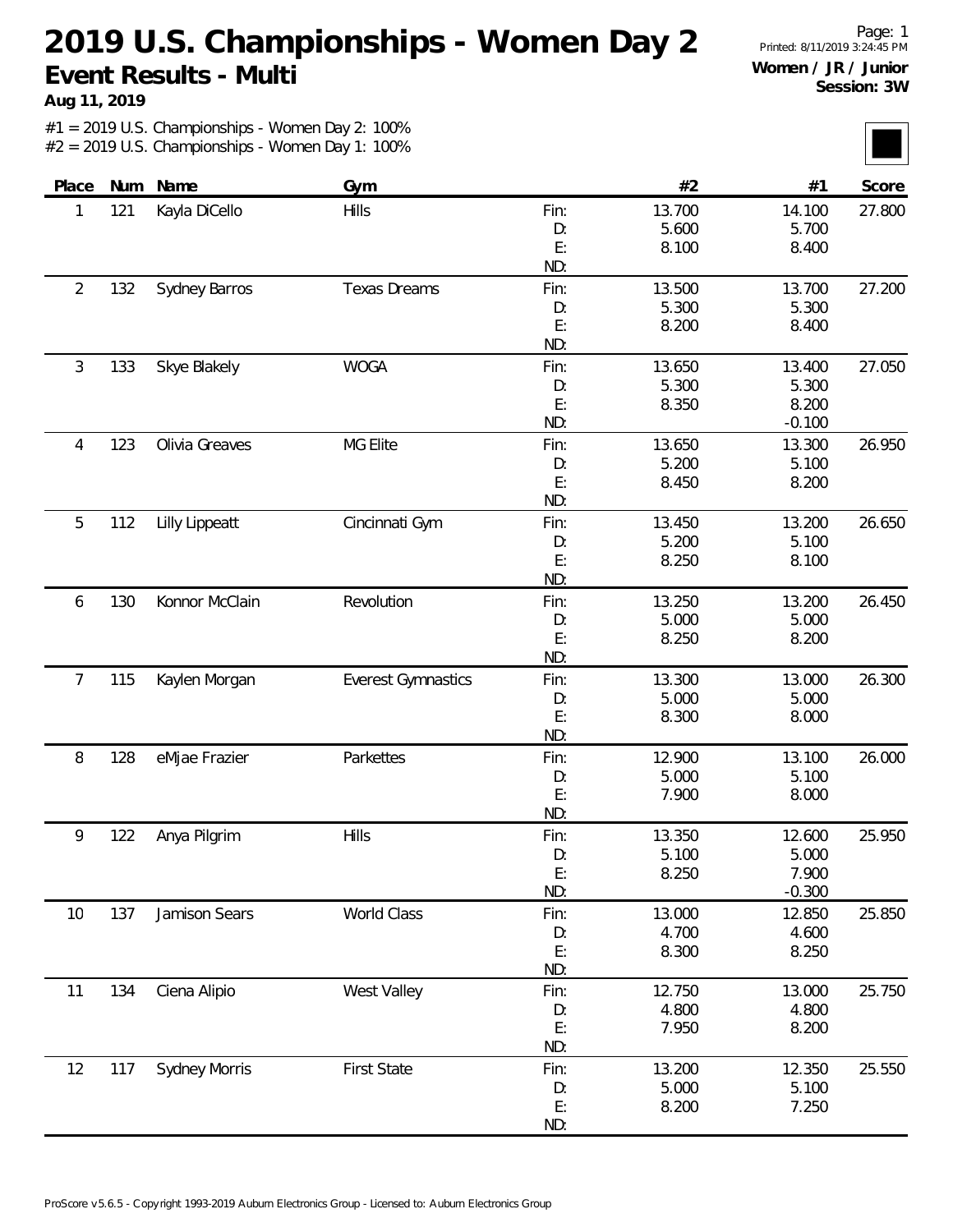**Aug 11, 2019**

Page: 2 Printed: 8/11/2019 3:24:45 PM **Women / JR / Junior Session: 3W**

| Place      |     | Num Name           | Gym                       |      | #2       | #1       | Score  |
|------------|-----|--------------------|---------------------------|------|----------|----------|--------|
| 13         | 113 | Sophia Butler      | <b>Discover</b>           | Fin: | 13.300   | 12.050   | 25.350 |
|            |     |                    |                           | D:   | 5.100    | 5.100    |        |
|            |     |                    |                           | E:   | 8.200    | 7.550    |        |
|            |     |                    |                           | ND:  |          | $-0.600$ |        |
| 14T        | 119 | Mya Witte          | Genie's                   | Fin: | 12.550   | 12.750   | 25.300 |
|            |     |                    |                           | D:   | 4.600    | 4.900    |        |
|            |     |                    |                           | E:   | 7.950    | 7.850    |        |
|            |     |                    |                           | ND:  |          |          |        |
| <b>14T</b> | 120 | Kailin Chio        | Gymcats                   | Fin: | 12.950   | 12.350   | 25.300 |
|            |     |                    |                           | D:   | 5.100    | 4.700    |        |
|            |     |                    |                           | E:   | 7.850    | 7.650    |        |
|            |     |                    |                           | ND:  |          |          |        |
| 16         | 114 | Lauren Little      | <b>Everest Gymnastics</b> | Fin: | 12.750   | 12.500   | 25.250 |
|            |     |                    |                           | D:   | 4.900    | 5.000    |        |
|            |     |                    |                           | E:   | 7.850    | 7.500    |        |
|            |     |                    |                           | ND:  |          |          |        |
| 17         | 131 | Sophie Parenti     | San Mateo                 | Fin: | 12.700   | 12.500   | 25.200 |
|            |     |                    |                           | D:   | 4.500    | 4.500    |        |
|            |     |                    |                           | E:   | 8.200    | 8.000    |        |
|            |     |                    |                           | ND:  |          |          |        |
| <b>18T</b> | 124 | Ariel Posen        | MG Elite                  | Fin: | 12.600   | 12.500   | 25.100 |
|            |     |                    |                           | D:   | 4.400    | 4.400    |        |
|            |     |                    |                           | E:   | 8.200    | 8.100    |        |
|            |     |                    |                           | ND:  |          |          |        |
| <b>18T</b> | 125 | Katelyn Rosen      | Mavericks                 | Fin: | 12.600   | 12.500   | 25.100 |
|            |     |                    |                           | D:   | 4.800    | 4.700    |        |
|            |     |                    |                           | E:   | 7.900    | 7.800    |        |
|            |     |                    |                           | ND:  | $-0.100$ |          |        |
| 20T        | 127 | Levi Jung-Ruivivar | Paramount Elite           | Fin: | 12.800   | 12.250   | 25.050 |
|            |     |                    |                           | D:   | 4.800    | 4.600    |        |
|            |     |                    |                           | E:   | 8.000    | 7.650    |        |
|            |     |                    |                           | ND:  |          |          |        |
| 20T        | 111 | Sienna Robinson    | Browns LV                 | Fin: | 12.650   | 12.400   | 25.050 |
|            |     |                    |                           | D:   | 4.400    | 4.400    |        |
|            |     |                    |                           | E:   | 8.250    | 8.000    |        |
|            |     |                    |                           | ND:  |          |          |        |
| 22T        | 110 | Nola Matthews      | Airborne                  | Fin: | 12.300   | 12.700   | 25.000 |
|            |     |                    |                           | D:   | 4.500    | 4.600    |        |
|            |     |                    |                           | E:   | 7.800    | 8.100    |        |
|            |     |                    |                           | ND:  |          |          |        |
| 22T        | 136 | Zoe Miller         | World Champions           | Fin: | 12.550   | 12.450   | 25.000 |
|            |     |                    |                           | D:   | 4.800    | 4.800    |        |
|            |     |                    |                           | E:   | 7.750    | 7.650    |        |
|            |     |                    |                           | ND:  |          |          |        |
| 24         | 126 | Lyden Saltness     | Midwest Gymnastics        | Fin: | 12.000   | 12.700   | 24.700 |
|            |     |                    |                           | D:   | 5.500    | 5.400    |        |
|            |     |                    |                           | E:   | 6.800    | 7.400    |        |
|            |     |                    |                           | ND:  | $-0.300$ | $-0.100$ |        |
|            |     |                    |                           |      |          |          |        |